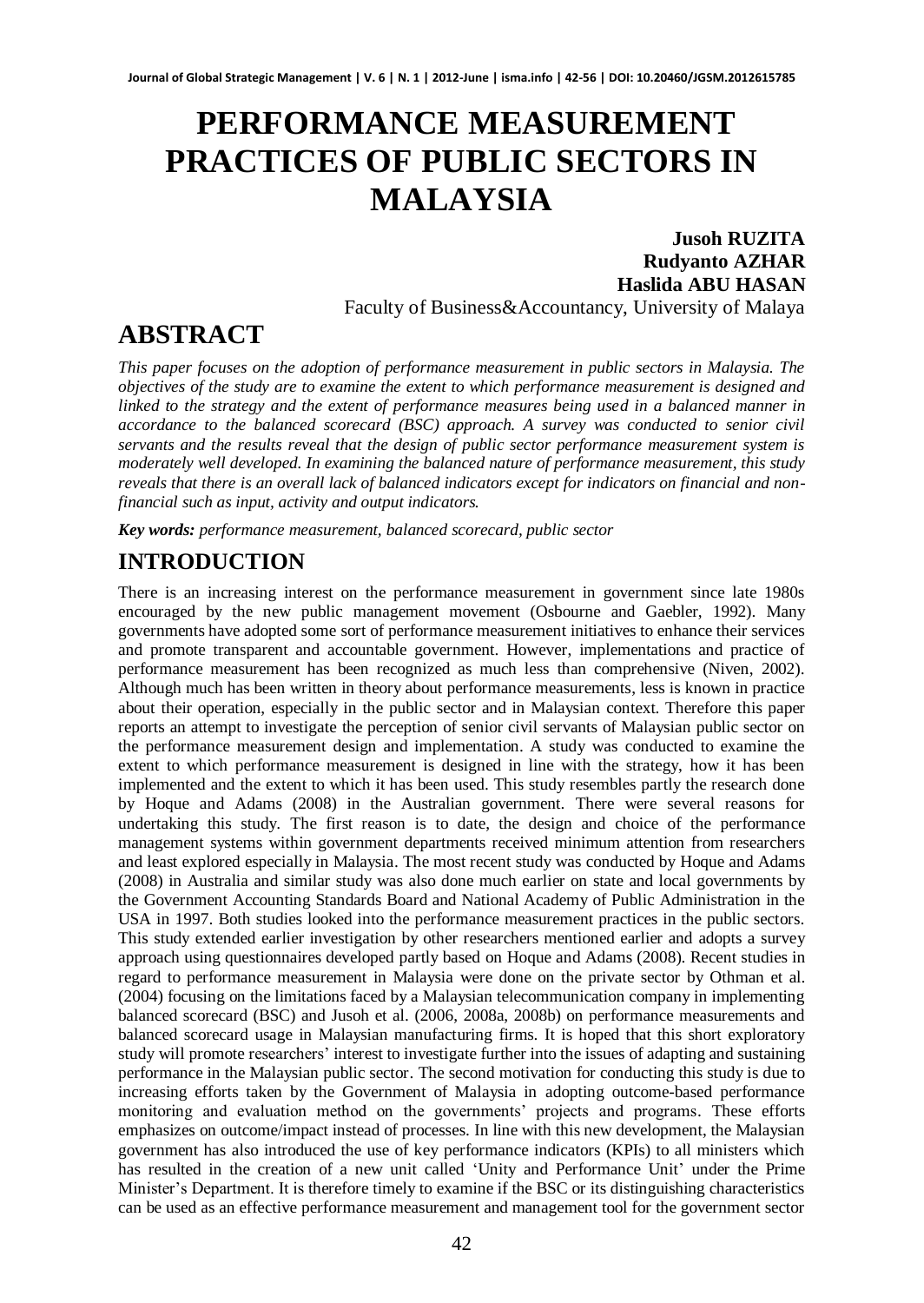especially its application in the government of Malaysia. Hence, focusing on the Malaysian public sectors, this paper attempts to answer the following questions related to the design, implementation, uses, and benefits as well as shortcomings of performance measurement system:

- 1. How is the performance measurement being designed?
- 2. How is the performance measurement being implemented and used?
- 3. What are the benefits and important aspects of successful implementation of performance measurement system?

# **LITERATURE REVIEW**

# **Evolution of Performance Measurement**

The concept of performance management has been going through a gradual change over the years. Performance measurement is defined as management and control systems that produce information to be shared with internal and external users (Henri, 2004). Furthermore, as it encompasses all aspects of the business management cycle, performance measurement constitutes a process for developing and deploying performance direction (Nanni et al., 1992). Neely et al. (1995) view performance measurement as the process of quantifying the efficiency and effectiveness of action while the performance measure represents the metric used to quantify the efficiency and/or effectiveness of this action. Performance measurement based on traditional cost or management accounting system that was introduced in early 1900s is more for fulfilling the requirement of external reporting and government (Johnson & Kaplan, 1987). Johnson and Kaplan (1987) argued that traditional performance measurement systems focus too heavily on the accounting or financial based measures and tend to ignore the non-financial measures. In other words, no or less emphasis is given on longterm value creation, particularly for the intangible and intellectual assets, that generate future growth to the organization. This is because these intangible assets could not be easily quantified in terms of financial or monetary values. Managing organization's intangible assets such as customer relationships, innovative products and services, high-quality and responsive operating processes, and employee capabilities and skills can only be done through the use of non-financial measures. Accordingly, during the last two decades, an increasing number of companies have implemented performance management systems (PMS) that are based on critical success factors (CSF) and key performance indicators (KPI). Organisations, especially those in the private sector, have implemented a number of broader performance measurement and management system (PMS) tools such as Activity-Based Costing/Management (ABC/M), Benchmarking, Total Quality Management (TQM), Business Process Reengineering (BPR) and arguably the so-called best tool, the Balanced Scorecard (BSC). In a recent survey, Rigby (2003) reported that the BSC is one of the key "compass setting" tools used by managers. Lingle and Schiemann (1996) describe the results of a study that confirms that companies who balance financial and non-financial measurements, but also link strategic measures to operational ones, update their strategic scorecard regularly and clearly communicate measures and progress to all employees, are better performers. Surveys among corporate executives conducted by the consulting firm Bain and Company revealed that by 2004, 64 percent of their respondents in North America and 57 percent of the respondents worldwide were using BSCs in their companies (Rigby and Bilodeau, 2005). Increasingly, managers have found value in monitoring indicators other than the financial measures. A recent survey of senior executives reveals that shortterm financial measures rank fifth behind four non-financial measures in terms of perceived importance (Ittner and Larcker 2001). Atkinson et al. (1997, 25) also conclude that "performance measurement systems based primarily on financial performance measures lack the focus and robustness needed for internal management and control". This is because the information developed using traditional performance measurement framework for external users is inadequate and insufficient for internal users. The perceived restrictions of traditional accounting-based measures are numerous of which Ittner and Larcker (1998a) listed eight most common limitations, namely, too historical and "backward-looking", lack of timely signals, lack of predictive ability to explain future performance, reward short-term or incorrect behaviour, lack of actionability, too aggregated and summarized to guide managerial action, reflect functions instead of cross-functional processes, and give inadequate guidance to evaluate intangible assets. Traditional financial ratios have worked as important tools of measuring organisational performance in the past. Kaplan and Norton (1992, 71) suggest that they "worked well for the industrial era, but they are out of step with the skills and competencies companies are trying to master today". Their relevance in the information age where the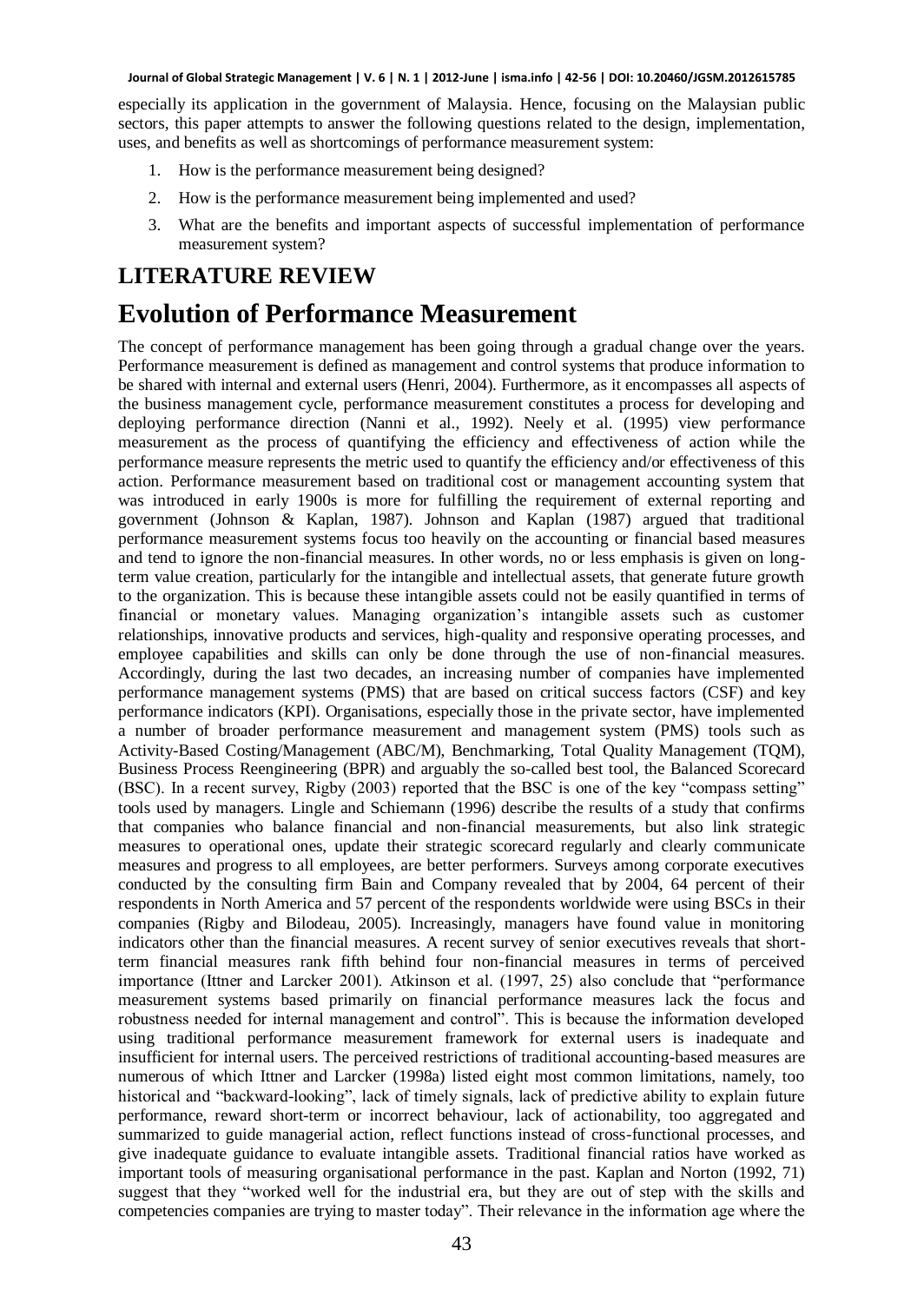market has no boundary and organisations are competing for talents is questionable. The situation may worsen when the firm is compelled to pursue short-term goals at the cost of the organisation's long term objectives (Anand, Sahay, & Saha, 2005). Eccles, (1991) felt that the leading indicators of business performance cannot be found in the financial data alone.

# **Performance Measurement in Public Sector Organisations**

'New public management' discussion surrounds only one key word, which is 'performance' (OECD, 1993: p.7). Performance has been the agenda for new way of doing business in the public sector and that involves paradigm shift towards entrepreneurial government (Osbourne and Gaebler, 1993). Thus, public sector nowadays needs to be managed like their business counterpart. However, the design of performance indicators in both private and public sectors are very difficult to match because performance is a broad concept which has various meanings for different audience in a different context (Carter, 1991). Nevertheless, managers of public sector have to face a number of performance measurement-related challenges resulting from the new public management initiative. Public agencies are becoming more aware of their necessity to develop and implement practices and procedures that will make them more business-like (Dixon, Kouzmin and Korac-Kakabadse, 1998). Governments around the world are under pressure to control their costs and improve their services –they are expected to be responsive and accountable not only to their departmental secretary, minister and parliament but also to client groups in the marketplace, even when their respective interests are in conflict (Dixon, Kouzmin and Korac-Kakabadse, 1996). US Comptroller General David M. Walker, in testimony to a US Senate subcommittee on how to improve the federal government's approach to managing its people, noted that the landmark federal management reforms of the 1990s signaled the arrival of a new era of accountability for results (Walker, 2000). The US federal government will have to go beyond a zero tolerance for waste, fraud and abuse and create a government that is better equipped to deliver efficiently, economically and effectively on its promises to the US people. Randor and Lovell (2003) believe that there is a need to reinforce accountability, so that they are clearly held accountable for the resources they use and the outcomes they achieve. In response, government administrators have begun introducing changes and implementing modern private sector management tools in their organisations to deal with the financial constraints and increasing demand in terms of accountability to stakeholders (Ho & Chan, 2002). According to the World Bank's Independent Evaluation Group's report, growing number of governments are working to improve their performance by creating systems to measure and help them understand their performance (Mackay, 2007). These monitoring and evaluation (M&E) systems are used to measure the quantity and quality of the goods and services (i.e. the outputs) that the state provides and to measure the outcomes and impacts resulting from these outputs. The M&E systems are also a medium to facilitate understanding of the causes of good and poor performance. The report highlights the various whole-of-government M&E initiatives around the world (some which are named differently) such as in the Australia, Chile, Colombia, United States (Program Assessment Rating Tool, PART), the United Kingdom (Public Sector Agreement), South Africa, Uganda (National Integrated M&E System) etc. Niven (2002) among others has been actively working with a number of local authorities in balanced scorecard implementation such as the City of Charlotte and Transport Department of Michigan, USA. In European countries such as the United Kingdom, Finland, the Netherlands and Sweden, performance measurement has been implemented rather pervasively as reported by Pollit (2005). Pollit emphasizes that the UK's public sector has had the strongest history on performance measurement and that performance measurement has become almost universal in the northwestern European governments and it goes well beyond rhetoric and into practice.

However, there are underlying differences between the private sector and the government sector. Private sector and government sector organisations organize functions differently, because their budgeting processes, regulatory and accountability regimes are different (Dixon, Kouzmin and Korac-Kakabadse, 1998). Consequently, priority objective would have been different too as the "financial" perspective (which is understandably the most important aspect of a profit oriented organisation) cannot be a bottom-line objective for government organisations, but rather may provide a constraint by limiting spending to budgeted amounts (Kaplan & Norton 1996: pp.179-80). Two important features of the public sector are:

- i) bureaucrats often serve several masters which include services' users, services' payers, politicians and professional organizations;
- ii) the consequence of serving different masters resulting in the bureaucrats often have several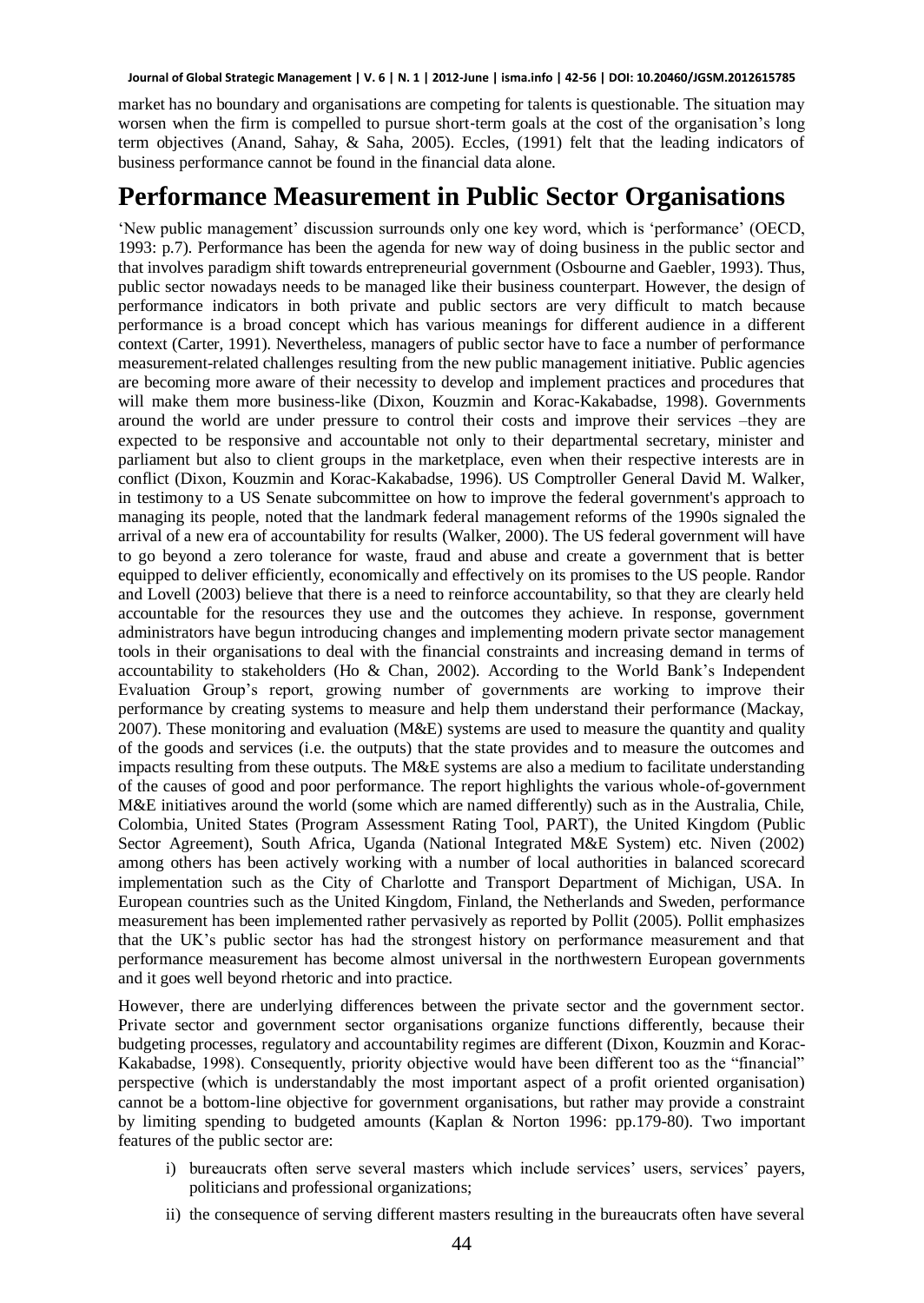ends to achieve, i.e. they are often expected to increase both efficiency and equity when delivering services to the public (Dixon, 2002).

Steven Van de Walle (2007) highlights that the main problem of measuring public sector performance lying on a conceptual instead of measurement. It is a conceptual problem because in order to measure government and government performance, you first have to define government and agree on its objectives. Failure to define those areas would render the measuring effort as technically correct, but at the same time meaningless. Objectives, as in most cases of governments in the world, may not be revealed – objectives may be contradictory, or policy makers may just not know what exactly their objectives are. When conflicting and/or vague objectives is an essential feature of governing, measuring government performance will be merely a political exercise at best.

Public sector also apply balance score card (BSC) as their control mechanism. A scorecard can be considered "balanced" if it contains financial and non-financial measures, driver and outcome measures, tangible and intangible measure and internal and external constituents. Niven (2003) describes a BSC as a carefully selected set of quantifiable measures derived from an organisation's strategy. Strategy is an integral element of a BSC framework which suggests that the foundation of measuring organisational performance should be derived from its vision and strategy. Therefore, any measurements chosen within the four perspectives (financial, customer, internal processes, and learning and growth) should be able to explain the level or extent of achievement of the strategy. In linking strategy to balanced scorecard, it is important to translate strategy into measurable achievement so that it can help to guide the organisation in explaining those typically mouthful words into simple and achievable adverbs and nouns (Kaplan and Norton, 1996). Hence, this study attempts to explore the extent to which performance measurement in the public sector is being developed based on their strategy. Despite some underlying differences between the private and the government sector, government organisations are increasingly recognizing the BSC as an important performance measurement and management tool. They are also looking for appropriate performance measurement systems to ensure employees are rewarded for good performance. Effective performance management requires fact-based decision making and one of the first requirements is relevant and reliable data. With multiple perspectives (one of the important elements of the current version of the BSC) data at hand, government agencies can show the outcomes and effects of their efforts as real as possible, and taxpayers can judge the agencies' accomplishments across a range of measures and decide whether they are getting the best possible service value for their tax dollars. Apparently, there has been very little research done on how a standard BSC (originally developed for the private sector), can be effectively applied in the public sector. The effective use of the BSC in the public sector as a performance measurement and management tool represents a gap in the literature (Chan, 2002). Major concern would be on the potential adjustment to the BSC should it be adopted in a public sector. Potential adjustment to the structure of the BSC and the use of composite measures in evaluating an organization is worth to be discussed further. There are some obvious weaknesses of the current version of the BSC when it is applied in the government sector especially with regard to its design and structure. The differing objectives of the government sector indicate some problems of the application of the current version of the BSC in government organisations. Government organisations often place their customers or constituents (not the financials) at the top of their strategy maps (Kaplan & Norton 1995, p.79). But the current version of the BSC fails to provide a blueprint as to how other perspectives (learning and growth, internal business process and financial) may ultimately influence and affect customers. A clear distinction between the private and the public sector is that in the private sector, it is the customer who pays for the service and receives the service (Kaplan & Norton 2001, p.134). In the public sector, however, the customers or citizens do not necessarily pay for the service they receive (or perhaps pay only proportionately). In other words, the citizens do not receive service in direct proportion to their tax payments and any form of fiscal contribution. Therefore, unlike the private sector, the "financial" perspective is not the bottom-line objective for government organisations (Kaplan & Norton 1996, pp.179-80), but customer perspective is. Hence, in a causal relationship manner, it is very important that a BSC translates all relationships into customer satisfaction but not necessarily into financial success. In fact, in the government sector, it is most often that financial success leads to customer satisfaction (as contrasted with the private sector, where customer satisfaction usually leads to increased revenue).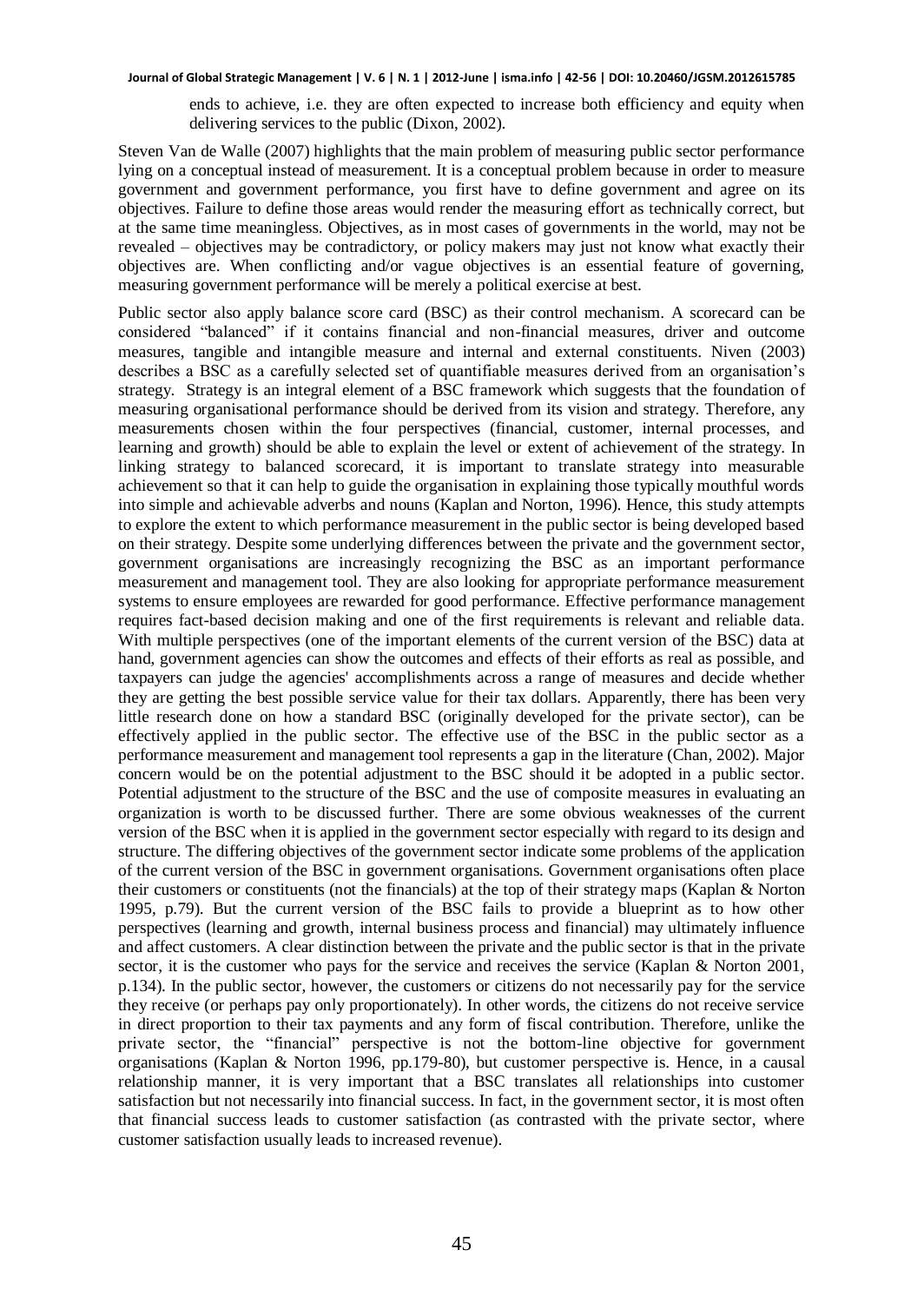# **RESEARCH METHODS**

# **Instruments, sample and survey procedure**

The questionnaires were formulated after a lengthy review of the literature in performance measurement and balanced scorecard. A total of 35 questions derived selectively from various previous researches such as Hoque and Adams (2008), Kald and Nilsson (1999), and Marr (2005). The questionnaire is broadly divided into three sections, namely: Strategy, Performance Measurement, and Respondent's Background. Strategy section gives the respondents an opportunity to present his/her understanding of his/her unit's strategy and its possible relationship with performance measurement system. Performance measurement section deals with questions related to the design, implementation, and use of the PMS in his/her organisation, sector or division. Majority of the questions were being rated on a 5-point Likert Scale where 1= "To a little or no extent", 2= "To some extent",  $3=$  "To a moderate extent",  $4=$  "To a large extent" and  $5=$  "To a very large extent". There are more than 900 federal and state government agencies throughout Malaysia and approximately 77 ministries and federal government agencies having headquarters in Putrajaya. This study was limited to the government agencies having their head offices at Putrajaya in view of the vast locations and respondents which may include many groups and sub-groupings. This would be more practical and achievable given the time and resource constraints of the study. Furthermore, the questionnaire designed demands responses from the senior executives and most senior executives normally are positioned at the head offices in Putrajaya. Concurrent with time constraint and position of the participants, the questionnaires were administered personally to respondents' offices in Putrajaya. All respondents were assured that their responses will be treated confidential; the cover letter states that 'only aggregates will be used for the research and that no individual organisation will be linked to specific responses'. The cover letter also states that filling up of personal information at the end of the questionnaire is optional. Out of 73 questionnaires sent out, only 51 were returned (70 percent), seven via fax and the rest were personally collected. Majority of responses were obtained from the divisional level (38 respondents, 74.5 percent), followed by sectoral (12 respondents, 23.5 percent) and organisational level (1 respondent, 2 percent). The respondents came from three management levels-Senior Management, Middle Management, and Lower management level, code as others. There are 28 males respondents as compared to 20 females, while 3 respondents' data were missing. Forty seven respondents (92.2 percent) have been in the government service for 12 years and above and among them, 24 (47.1 percent) respondents have been with the same unit between 2 to 4 years. Twenty four of the respondents (47.1 percent) have a university degree while 21 of them graduated with a master's degree.

# **RESULTS AND DISCUSSION**

Survey data of this study was analyzed using descriptive statistics to answer the three research questions posed earlier. As the study was an exploratory in nature, analysis using descriptive statistics deems to be sufficient in order to give a general idea about the current state of nature of performance measurement systems practiced in the Malaysian public sector. Therefore, results are presented according to the three research questions.

# **How is the Performance Measurement Being Designed?**

Before the respondents were asked on the specific questions relating to the design of performance measurement, two questions were asked regarding the business performance measurement (BPM) approaches. Out of 44 responded (7 were missing), 41 of them (93.2 percent) said that they had heard and are aware of the balanced scorecard (BSC) approach. In another question asking them whether their performance measurement system is a balanced scorecard, only 7 out of 51 who responded (13.7 percent) say that their performance measurement system is to a large and very large extent resembles a BSC whilst 27 respondents (52.9 percent) reply that their performance measurement systems least likely to resemble a BSC. Among 51 who responded, only five respondents' organisations (9.8 percent) have actually implemented BSC whilst 28 organisations (54.9 percent) are still in the consideration stage, while 12 have rejected the idea and six have not considered it at all. Government's officials in Malaysia are provided with 'manual of office procedures' and corresponding 'desk file' in an effort to increase efficiency. Both manual and desk-file clarify the functions of organization, the duties of individuals within it and also facilitate learning and continuity. These are resemblance of balance-scorecard to some extent. However, the extant of it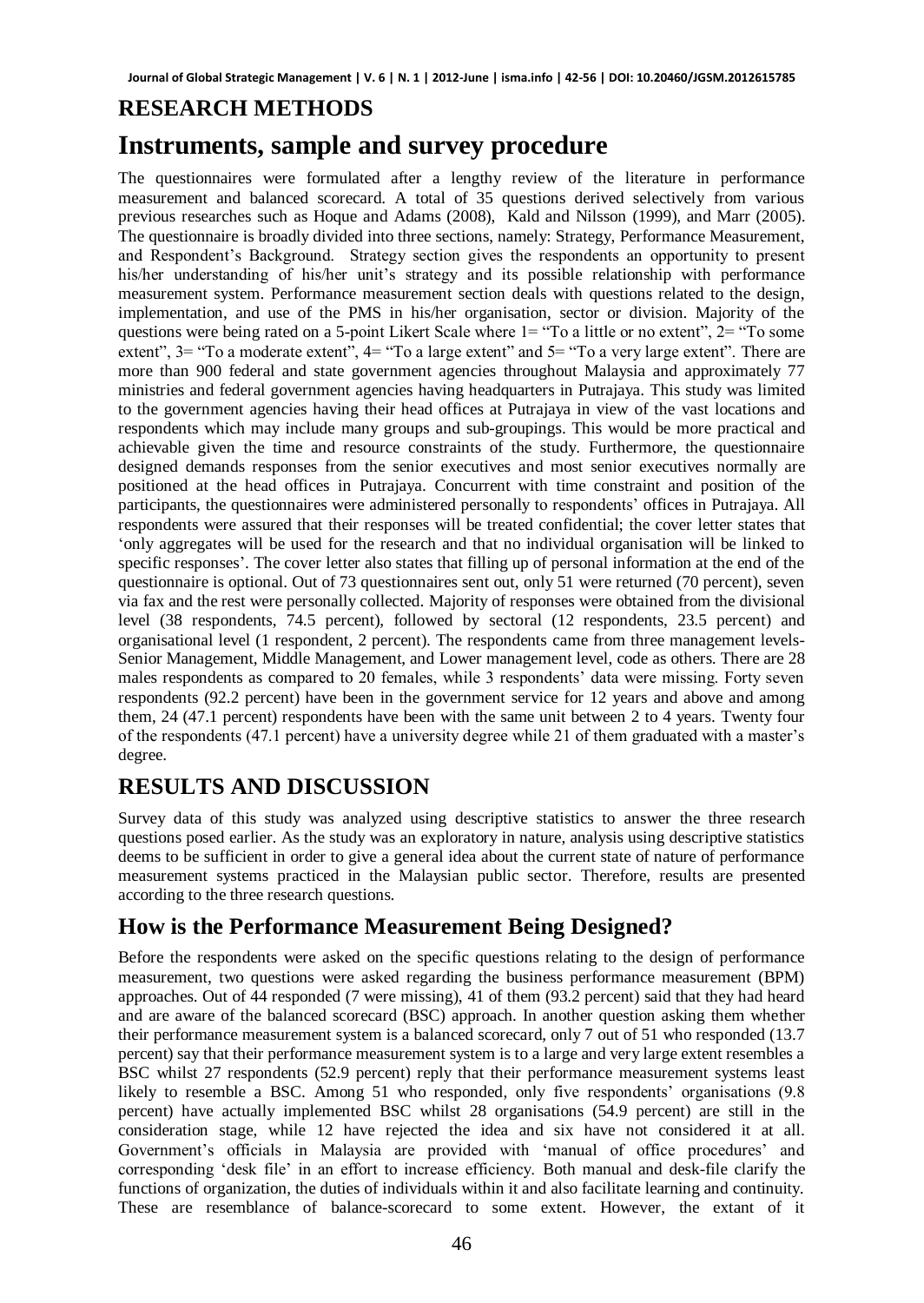balancing/coordinating between functions as well as its usefulness is another interesting issues which will be explored in the following questions.

This study also attempts to find out if the unit is using any other performance measurement approaches than the balanced scorecard. This is because in Marr's (2005) study, out of 276 respondents, 167 (61.0 percent) are using BSC together with other quality-based approaches such as total quality management, Baldrige, Six Sigma and economic value added (EVA). The results of this study (see Table 2) show that 32 organizations (62.7 percent) have implemented ISO and some sort of a customized KPI system. Eight organizations (15.7 percent) have implemented activity based costing and only 3 (5.9 percent) have implemented six sigma. What is interesting to note is that there is one respondent from each of those who had implemented ISO, Six Sigma and activity based costing had eventually abandoned the approach. Cross tab analysis resulted in 43.1 and 39.2 percent of those who have implemented ISO and customized KPI system respectively are also considering implementing BSC. Many public sector organizations in Malaysia are seriously applying and working towards accreditation, in particular the ISO. Thus, it is not a surprise for these organizations wanting to achieve clearer function-specification, coordination of tasks and faster responses through adopting business-like management style. Pressure from criticism by the public also contributes towards this trend. A 'open-office' concepts been applied in the effort to facilitates communication and close supervision as well as creating business-like atmosphere in government departments. A move towards outcome-based performance measurement and increasing awareness towards employing a balanced set of KPIs exhibit that there is a high probability that the public sectors will increasingly adopt the BSC approach.

In view of having strong effort and emphasize on measuring performance, respondents were asked on the specific questions concerning the design of performance measurement system, questions relating to the extent of performance measures being derived from the organisational strategy and the extent to which performance measures are used in a balanced manner in accordance to the BSC approach. Results show that 51 percent of respondents declare that their unit's strategy is officially documented. Having an official documentation on strategy is a good sign for concern over its outcome. Another good indicator is that 62.7 percent of respondents feel that their operational strategy is to a large and very large extent influenced by the organisational strategy, which suggests the good practice of reflecting organizational strategy in operational strategy to some extent. The overall mean for performance measurement deriving from strategy is 3.31, hence, it can be deduced that the performance measurement of Malaysian public sectors is to a moderate extent being developed based on organisational strategy. The result, although in right direction, is far from the findings by Kald and Nilsson (1999) on 800 business units in the Nordic countries where there is a relatively strong connection between strategic plan and the measures used. This could due to the difficulties in translating the strategy into operational and measureable terms within a public sector as strategy is often nebulous and visionary as Kaplan (1996) suggests that strategy can be a foreign concept to a public sector organisation. Flynn (1993) wrote that politicians often place a high value on ambiguity and vagueness because their measurement should be held on what they are accountable for. Questions were also asked in terms of dimension of performance indicators, ten dimensions were suggested (output, cost  $\&$  processes efficiency  $\&$  quality measures, activity/process, customer satisfaction, outcomes, financial, inputs, learning and growth, Socially and environmentally related measures and innovation. Results indicate that all the ten performance measurement dimensions are used only to some extent by the Malaysian public sectors (mean scores are below 3.0). However, among the 10 dimensions, activity/process measures are used most extensively (mean= 2.49), followed by output measures (mean= 2.29), financial measures (mean= 2.25), inputs measures (mean = 2.25), and customer satisfaction measures (mean = 2.24). Majority of the respondents reported that they use activity/process measures (60.8 percent) and output measures (58.8 percent) to a large and very large extent. The findings on output and activity/process measures are quite similar to the findings reported by Hoque and Adams (2008) in the Australian government. As expected, socially and environmentally related measures (mean  $= 1.47$ ) and innovation related measures are used least by the Malaysian public sectors. The former is reported to have been used to a little or no extent by 60.8 percent of respondents and the latter by 58.8 percent. The mean score for all 10 dimensions is 2.94, and therefore, it can be concluded that Malaysian public sectors use balanced performance measures only to some extent. It seems that the measurements are to some extent being balanced between financial and non-financial indicators because the financial measurements are being used to some extent (mean= 2.25), while other non-financial performance measurement dimensions such as customer satisfaction and process efficiency and quality are being used to some extent too.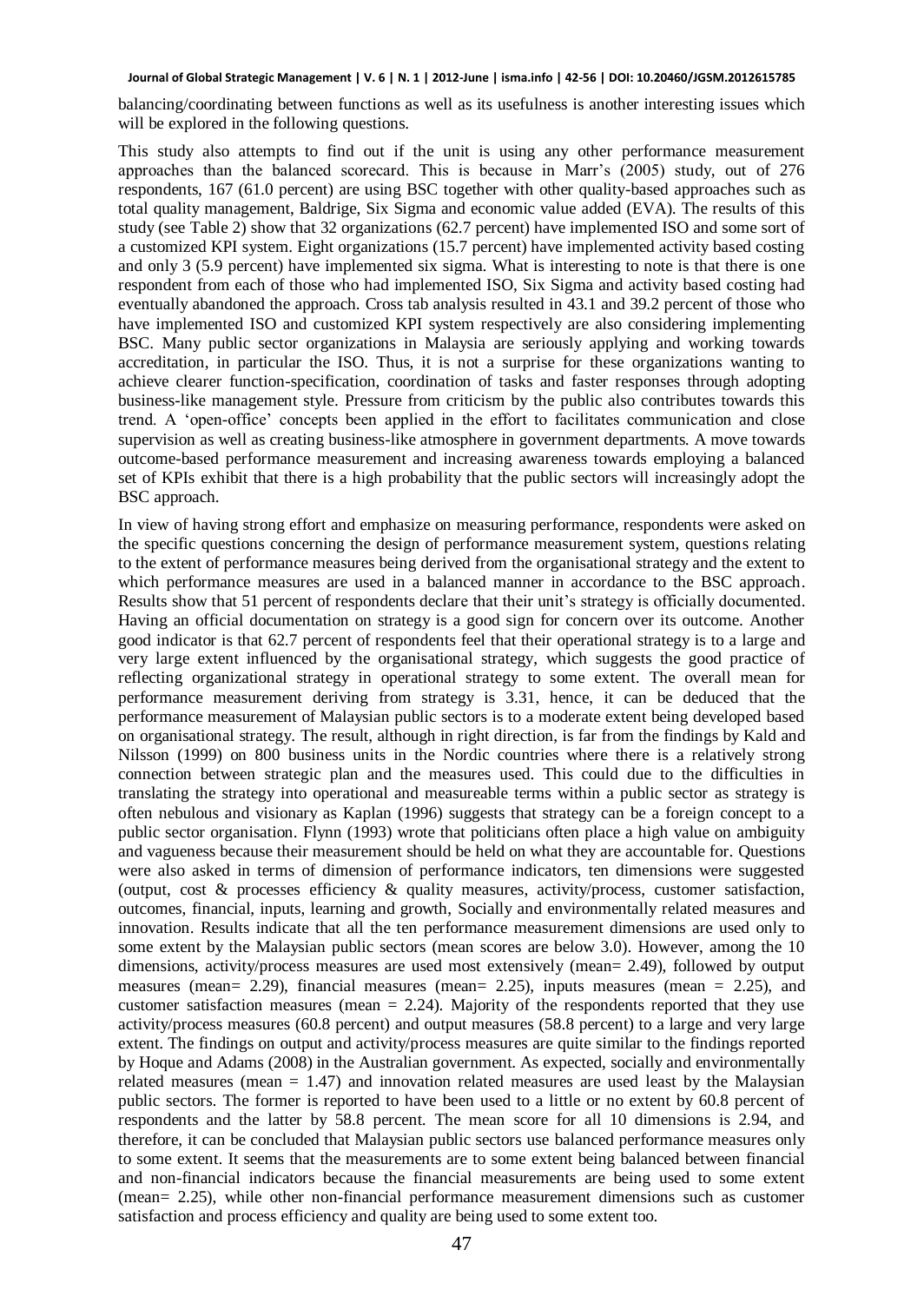Government of Malaysia issued a manual called 'guidelines for establishing performance indicators in government agencies' in 1993 to guide agencies in implementing performance measures. The performance indicators were incorporated into annual budget estimates, annual reports and other feedback to the government. Thus, it is not a surprise that from the mean scores, the results also indicate that there seems to be a somewhat balanced set of performance measurements between input and output indicators as both types of measurements are being used to large and very large extent by 45.1 percent and 58.8 percent of respondents, respectively. This could be due to the current Malaysian government initiative of implementing Annual Work Target which was enhanced in 2002 (JPA, 2002) that requires every public servant to plan and document all core and non-core activities and deliverables to be accomplished for that particular year which include planned budgets, manpower, activities and trainings. However, with regard to input measures, this finding is quite different from Hoque and Adams's (2008) study whereby inputs and learning and growth measures were the least used in the Australian government. Not surprisingly, the least used performance measurement dimensions are socially and environmentally related measures (mean= 1.47), measures on innovation ( mean= 1.53) and outcomes measures (mean= 1.69). An outcomes measure is defined as the measure that tracks the benefit received by stakeholders as a result of the organisation's operations (Niven, 2002). Outcome measure relates to the achievement of the organisation's overall goals such as reduced incidence of HIV, increased perception of public safety etc. The low percentage of usage of outcome measures among Malaysian public sector might not augur well with the aspiration of the Chief Secretary to the Government to institute outcome measurements in evaluating the achievement of the Ninth Malaysian Plan.

Another possible balanced set of indicators are between a driver and an outcome indicators. A driver indicator is a measure that leads to the achievement of outcome indicators and often includes the measurement of processes and activities (Niven, 2002). Since this study shows an extensive usage of inputs, activities as well as a moderate use of efficiency and quality measures as compared to outcome measures, therefore, we can fairly deduce that the public sector performance measurement system is seemingly lacking in terms of balanced driver-outcome indicators. The last aspect of a balanced set of measurements is from the perspective of internal vs. external stakeholders (Kaplan and Norton 1992; 1996). From our results, internal related measurements such as inputs, financial, activity/process, as well as output, are being used to a larger extent as opposed to external related measures. Except for customer satisfaction that were reported to have been used to a moderate extent (49.0 percent), other external related measures such as outcomes (47.1 percent) and social and environmental (60.8 percent) related measures have been used to little or no extent. Therefore, it seems that the Malaysian public sector has been measuring their achievement based most on internal yardstick instead of taking the cues from the stakeholders, customers or the public. To explore further on the use of socially and environmentally related measures, respondents were asked to rate on the extent of use of nine socially and environmentally related measures.

The mean score of overall nine social and environmental related measures is 2.28 suggesting that the social and environmental related measures are only being used to a little or no extent by the Malaysian public sectors. Among the nine measures, employee satisfaction measures received the highest mean score (2.06) with 74.5 percent of the respondents used these measure to a moderate extent. Interestingly, employee diversity measures received the lowest mean score with 1.18 and were used to little or no extent by 86.3 percent of the respondents. This is particularly interesting given the racial composition in the public sector has been a hot and sensitive issues debated recently (Ahmad, 2007; Abdullah, 2008). Ahmad and Abdullah wrote that according to the Public Services Commission's (PSC) statistic, only 1.78 percent of Chinese and 2.5 percent of Indian had applied to join the public sector in 2006 out of 486,802 total applicants. This goes to show how unpopular the work in public sector is to the non-Malays. According to Tan Sri Ismail Adam, the Director General of Public Service Department (PSD), his department and the PSC have been relentlessly doing their level best to eliminate the racial gap in the public sector (Ahmad, 2007; Abdullah, 2008). This survey however, shows that employee diversity is not one of their key indicators. Another interesting observation from the results shown in Table 6 is on the usage of natural resource conservation and emission level measure. A mean score of 1.39 suggests that they have little or no extent of use of the said measure. As alarming as it might suggest, the study by Hoque and Adams (2008) also reveals similar pattern. As part of government's efforts to preserve the environment, the new Prime Minister has taken the lead in restructuring the Ministry of Energy, Water and Communication into Ministry of Energy, Green Technology and Water effective 9 April 2009 (Prime Minister's Office, 2009). With the new name, perhaps there will be more attention and importance given to the natural conservation measures.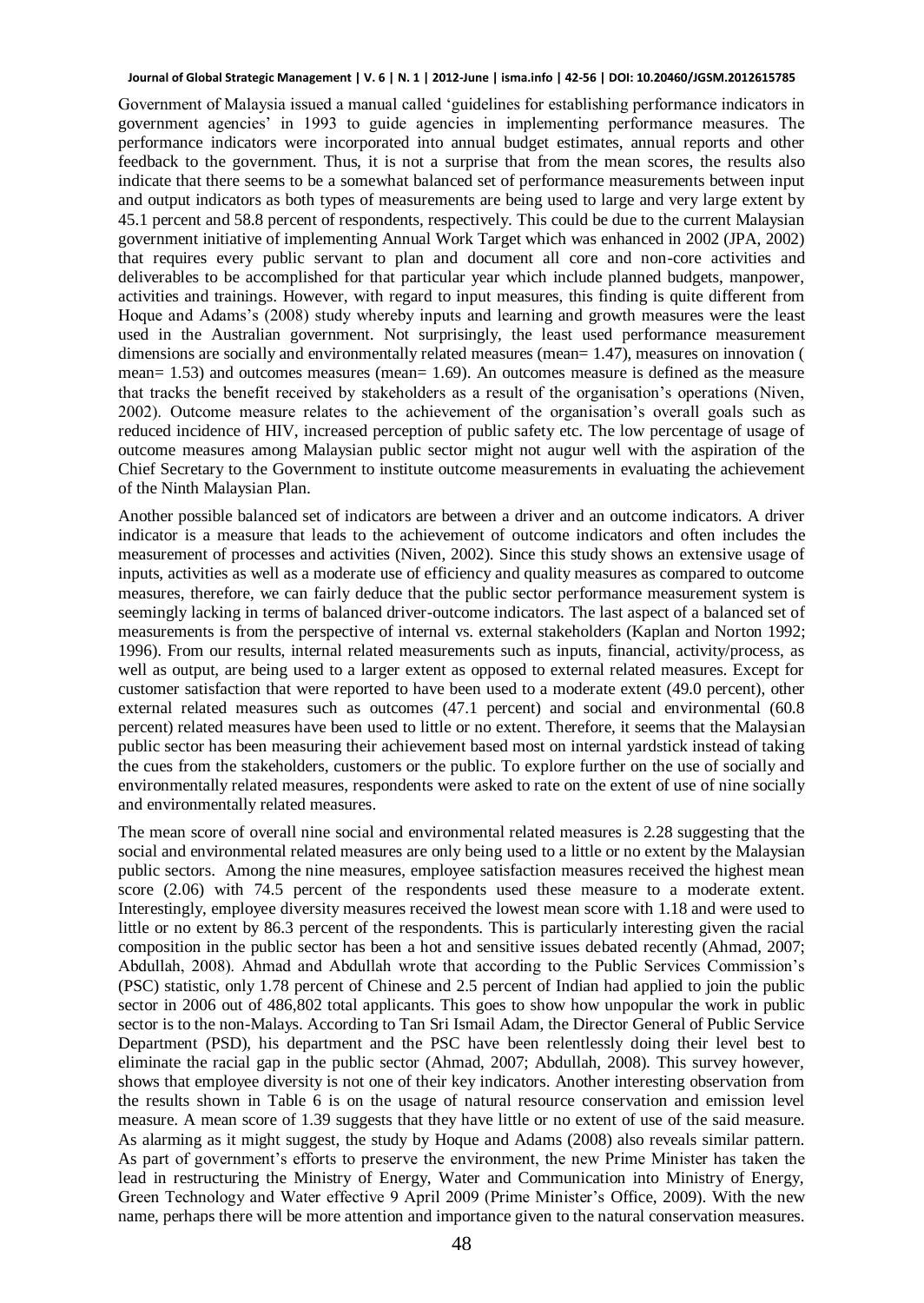Another social and environment related measure that is worth mentioning is the low attention given to the economic impact measures (mean = 1.55). Being one of the key tenets in the New Economic Policy as well as in the Ninth Malaysia Plan, one would expect quite a number of ministries, departments and agencies would be addressing the eradication of hard core poverty, reducing overall poverty, tackling the socio-economic inequalities and bridging the income gap between rural and urban area as well as among races.

# **How is the Performance Measurement Being Implemented and Used?**

Several questions relating to performance measurement implementation and use were asked. The following sub-sections discuss the management/employee participation and communication channels involve in performance measurement system implementation as well as recording, updating and analysis of performance data involved.

### *Participation and Communication Channels*

In regard to participation in the implementation process, the senior management team comprising those in the corporate planning, services & operations as well as the policy groups are to a large and very large extent involved in development of performance measurement (mean = 3.59). The results on participation suggest the robustness of input and activities in regard to performance measurement, which is positive for the reliability and validity of the performance instruments they developed. Abu Hasan (2009) in her study of English local government performance measurement observes that participation in the development and assessment processes facilitates performance improvement within organizations. Having a consultation between various parties in the development process does promote trust towards the performance instruments and encourage members of the organization to achieve what they together have provided input. Therefore, ensuring balanced participation could promise better measurement instruments and performance. In terms of communication channels, this study found 62.7 percent of the respondents have reported use of information sessions (mean, 3.86) and  $60.8\%$  have used memo (mean = 3.69) as their major communication channels to a large and very large extent. Having indicators and measured performance will be ineffective if there is no communication. In a similar study, Abu Hasan (2009) documented that efficient use of electronic medium of communication such as emails and websites works wonders for performance measurement initiatives, websites can be utilized as medium of information dissemination where the organization who measure performance would provide all the details on what criteria they look at, how to go about the criteria as well as results and feedback of their evaluation. Organizations measured also use websites to publish various achievements and work that they have done. Trust could also be improved if the organization exhibit greater transparency by providing more information about initiatives and achievement through their websites. Thus, using memos and information session is not as effective as using emails and websites as communication channels.

# *Recording, Updating, and Collecting Performance Data*

The survey also asked the respondents to indicate the extent of use of methods or system to track, record, and collect data for performance measurement. Results indicate that spreadsheet application is being used to a large and very large extent (47.1 percent; mean, 3.18) as compared to ERP and specialized packaged PMS which are the being used to a little or no extent. The dominant method of data collection is found to be through manual basis where 51.0 percent (mean = 3.33) have used it to a large and very large extent such as via hardcopy or email submission of spreadsheet and words document. This could be due to lack of resources in terms of budget to acquire systems or training to enhanced workforce ability to deal with technology. Thus, they resort to manual documentation which would be the simplest but could prove tedious and difficult to share and coordinate. The highly use of spreadsheet applications and manual data collection indicates that the level of use of IT and information system sophistication (ISS) is still low among many Malaysian public agencies. Classe (1999), for example, noted that simple spreadsheet tools might be sufficient at the initial stage of implementing PMS, but to make the method an integral part of the strategic performance measurement and management, automation will usually be necessary. Bernard Marr (2005) reports in his study that even though 45 percent of respondents use spreadsheet applications, such as Microsoft Excel, as the prime tool for the business performance measurement and management (BPM) activities, the users are not satisfied with their spreadsheet applications as 18 percent felt that they worked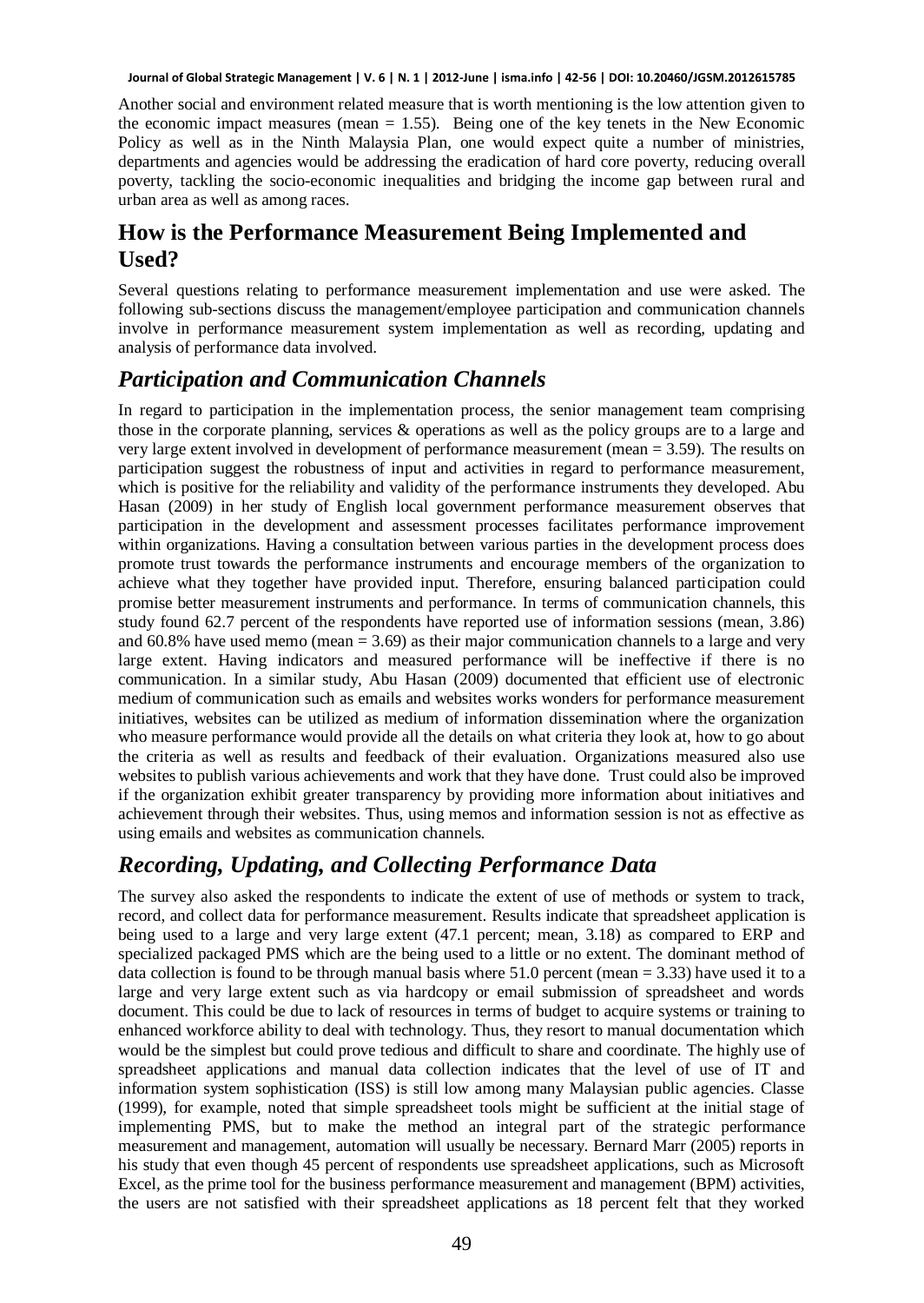poorly as tools to measure and manage performance. The lack of suitable IT platform could be due to the cost of acquiring ERP that might run into millions of ringgit as according to Spathis and Constantinides (2003), the cost is not correlated to the sum of benefits of its implementation. This finding aggravates the concern stated earlier about the issue of changing or rotating the staff assigned to collecting, analysing and reporting performance measurement. Without a standard process supported by an established IT platform and dedicated staff, there could be a further challenge in monitoring and evaluating governance that could go undetected and might jeopardize the whole integrity and sustainability of the PMS initiative. To make matters worse, online collection method for performance measurement data is still not prevalent among public sector as 64.7 percent (mean, 1.98) say that they use to a little or no extent of such method. Shaman and Kavan (1999) observe that paperbased measurement systems are too slow, cumbersome, labour intensive and unreliable. This might just compound the issue of governance as stated above.

## *Analysis Methods*

The questions attempt to find out the extent of analysis done on the performance result. The analysis activity is very crucial if the results are going to be used regularly by the executive leadership as well as to help staff monitor progress toward intended program or service results. Results show that majority (58.8%, mean = 3.55) of respondents use qualitative analysis to validate their data through interviews and personal observations. Knowing that there is a lack of technology enabler that is supporting the data collection and recording as found earlier, thus validation tool using interviews and observation is justifiable. With regard to the role of performance data in benchmarking activities, the results reveal that performance data are often being benchmarked with the established targets (68.6 percent, mean  $= 4.06$ ), the national standards or guidelines from federal agencies and/or professional groups (62.7 percent; mean, 3.60), prior periods (41.2 percent; mean, 3.26) and with established thresholds (41.2 percent; mean, 3.18). The overall mean for Analysis is 2.97 which imply that the performance measurement result analysis has only been done in a little extent. These findings are almost similar to Hoque and Adams' (2008) survey that the Australian government uses prior periods (75.0 percent; mean, 3.77) and established targets (60.0 percent; mean, 2.62) as their main benchmarks. The qualitative analysis may not be suitable in most situations as empirical data need to be collected from district, state and departmental levels for purpose of analysis. This finding would reflect that many government agencies do not actually have a robust qualitative analytical tool, welldefined methodologies and IT platform to facilitate them in project measurement/evaluation especially those with multi-billion worth of projects.

### *Users*

Majority of the respondents reveals that from large to the very large extent, the recipients of the performance measurement reports have been the Implementation Coordination Unit (ICU) (52.9 percent, mean = 3.43) and followed by Economic Planning Unit (EPU) (49.0 percent, mean = 3.43). Other users are the operating managers (39.2 percent, mean = 3.10) and elected officials (37.3 percent, mean = 2.84). This result is understandable because ICU and EPU are two of the four central agencies under the Prime Minister's Office who are involved in planning the country's and policy direction as well as monitoring the physical development throughout the country. Hence, as a large percentage of measurements consist of input, activity/process and outputs, the results would have been useful for EPU and ICU. Surprisingly, Ministry of Finance has had little to no extent of use of the performance report. This might be due to the availability of an automated finance systems like the Electronic Budget Planning and Control System (e-SPKB) and the Standard Accounting System for Government Agencies (SAGA) that link finance divisions of each ministry and agency to the Ministry of Finance and Auditor General's Office, hence reducing the need for additional finance related measures. There were 58.8 percent and 51 percent of the respondents respectively declare that the citizen and media have little use of the performance report. These results however are somewhat different from Hoque and Adam's findings on the Australian government whose 60 percent of respondents replied that the reporting outputs are for the citizens and media. Does this show that the Australian government practices a more open and transparent administration than the Malaysian government? Or does it mean that our citizens are less concern about our right? This study does not have the answer for either question but based on the results, the Malaysian public sector could have been more transparent in its performance reporting especially on issues related to environmental sustainability and social responsibility in order to prevent any environmental mishaps like landslides or cracked highways from happening. In a study conducted by Pollitt (2005) on the European governments, the respondents cited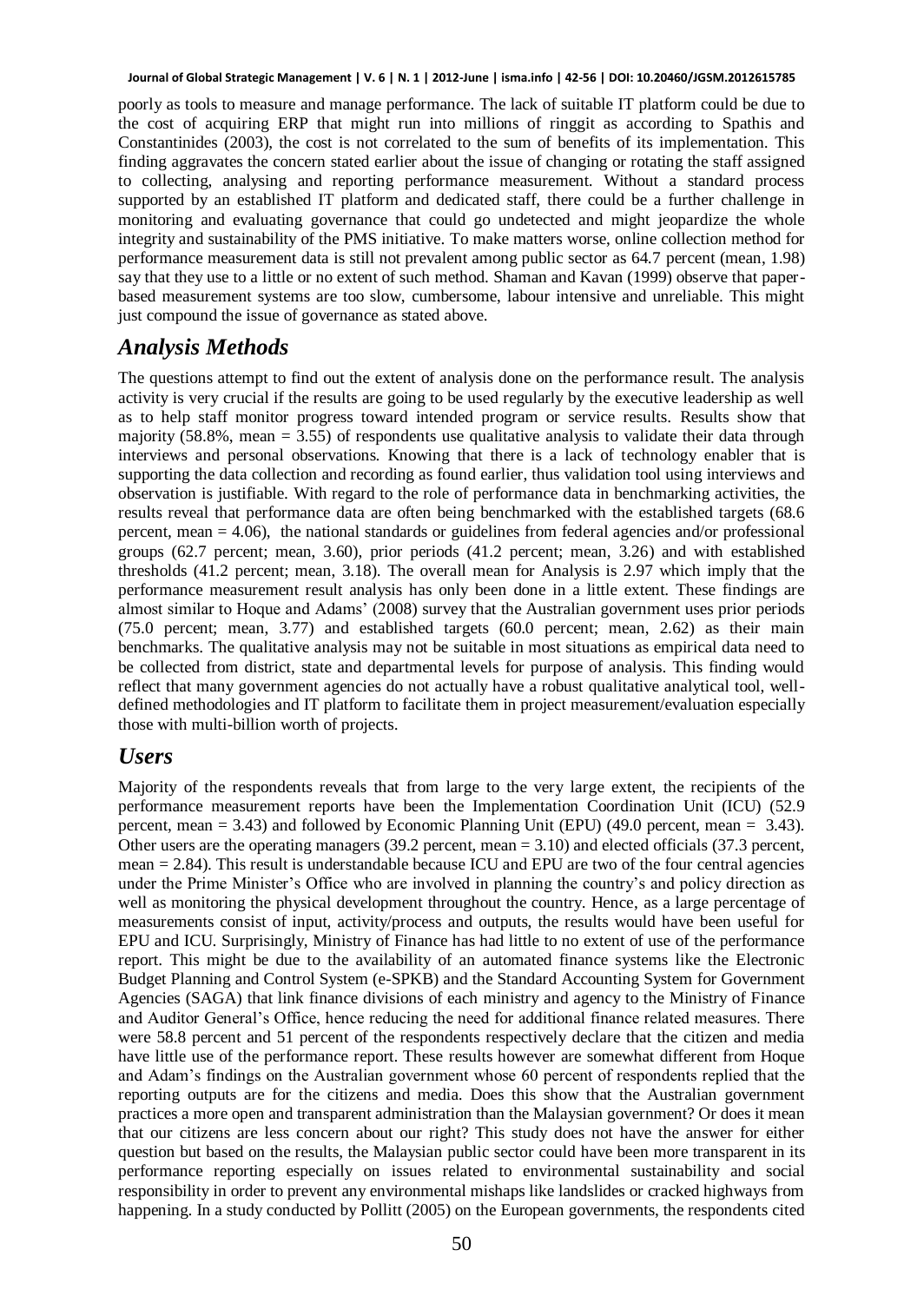that the regularly active external scrutiny seemed to occur only when state agencies are engaged in commercial activities with private sector. Abu Hasan (2009) reports that citizen rarely concerns about the performance measures or disclosures, but they would be more interested in whether services related to them such as repairing roads, collecting garbage, cleaning the roadsides, maintaining public infrastructures and etc are being fulfilled by the public sector organizations. Thus, the findings of this research could suggest that the current performance measures are less useful for the public but more beneficial for the managers and employees of the public sector organizations themselves. It is not uncommon to utilize the measurement indicators for usage of managers and employees in promoting improvement for a sector in the midst of reforming like Malaysia. Internal processes are the direct link to objectives in achieving outcomes, thus, focusing the indicators on the internal processes is vital to ensure processes are of the best set for achieving desired outcomes.

# *Reporting purpose and Uses*

In terms of reporting purpose, results of this study indicate that the main purposes of reporting have been to a large and very large extent for internal managerial control (68.6 percent, mean = 3.92) and followed by budget execution (45.1 percent, mean = 3.37). This result substantiates the remark by Pollit (2005) that performance measurement and management system is carried out by and for managers. In terms of uses, 60.8 percent of respondents use from large to a very large extent the results of performance measures as a basis for taking actions (mean = 3.76), to manage activity or program (mean = 3.59) and for strategic planning (mean = 3.47), while 45.1 percent are using it to a large and very large extent for measuring program and project performance (mean = 3.10). The results also indicate that performance measures are used at a little or no extent to satisfy professional associations (64.7 percent, mean = 1.98), to follow others (62.7 percent, mean = 2.08), to measure goals in relation to community impacts  $(62.7 \text{ percent}, \text{mean} = 2.33)$  and to measure environmental goals (60.8 percent, mean  $= 2.27$ ).

# *What are the benefits and important aspects of successful implementation of performance measurement system?*

## *Benefits*

Performance measurement has promised many benefits since Argyris (1977) claims that performance measurement should contribute to a better understanding of how business works. In this survey, we attempt to identify the extent of benefit of the performance measures that are being used in various managerial activities. Performance measurement system seems to provide benefit largely in improving programmes/service quality (56.9 percent; mean, 3.51), cross agency cooperation /coordination (56.9 percent; mean 3.41), increasing awareness of factors that affect performance results (54.9 percent; mean 3.71), increasing awareness of and focus on result (54.8 percent; mean 3.24) and improving effectiveness of agency programmes (52.9 percent; mean 3.41). The least benefits expected from the performance measurements are to reduce environmental effect (58.8 percent; mean 2.39), changing appropriation level (56.9 percent; mean 2,27), changing the questions the legislators ask government managers or executives (54.9 percent; mean 2.49) and communicating with the public about performance (52.9 percent; mean 2.57). On the question about the important aspects of successful implementation of performance measurement system, results indicate that respondents perceived performance measures help staff monitor progress toward intended program/ service results (mean=3.72), training for management and staff about performance measurement development and selection (mean=3.54) and communication of purpose (mean=3.52) are most important. They also consider that staff participation (mean=3.44), regular use by executive leadership (mean=3.40) and the adequacy of technology for collecting, analyzing and reporting performance measures (mean = 3.28) as critical to ensure successful implementation of PMS initiative. These results are quite comparable to those of Hoque and Adam's (2008) study that reveals regular use of performance measures by executive leaderships is the most important, followed by performance measures that help staff monitor progress towards intended program/service results and the adequacy of technology. Consistent with Hoque and Adam's study, results also reveal that additional or changed staffing for collecting, analysing and reporting performance measures is the least important aspect of successful implementation of performance measurement system (mean= 2.42).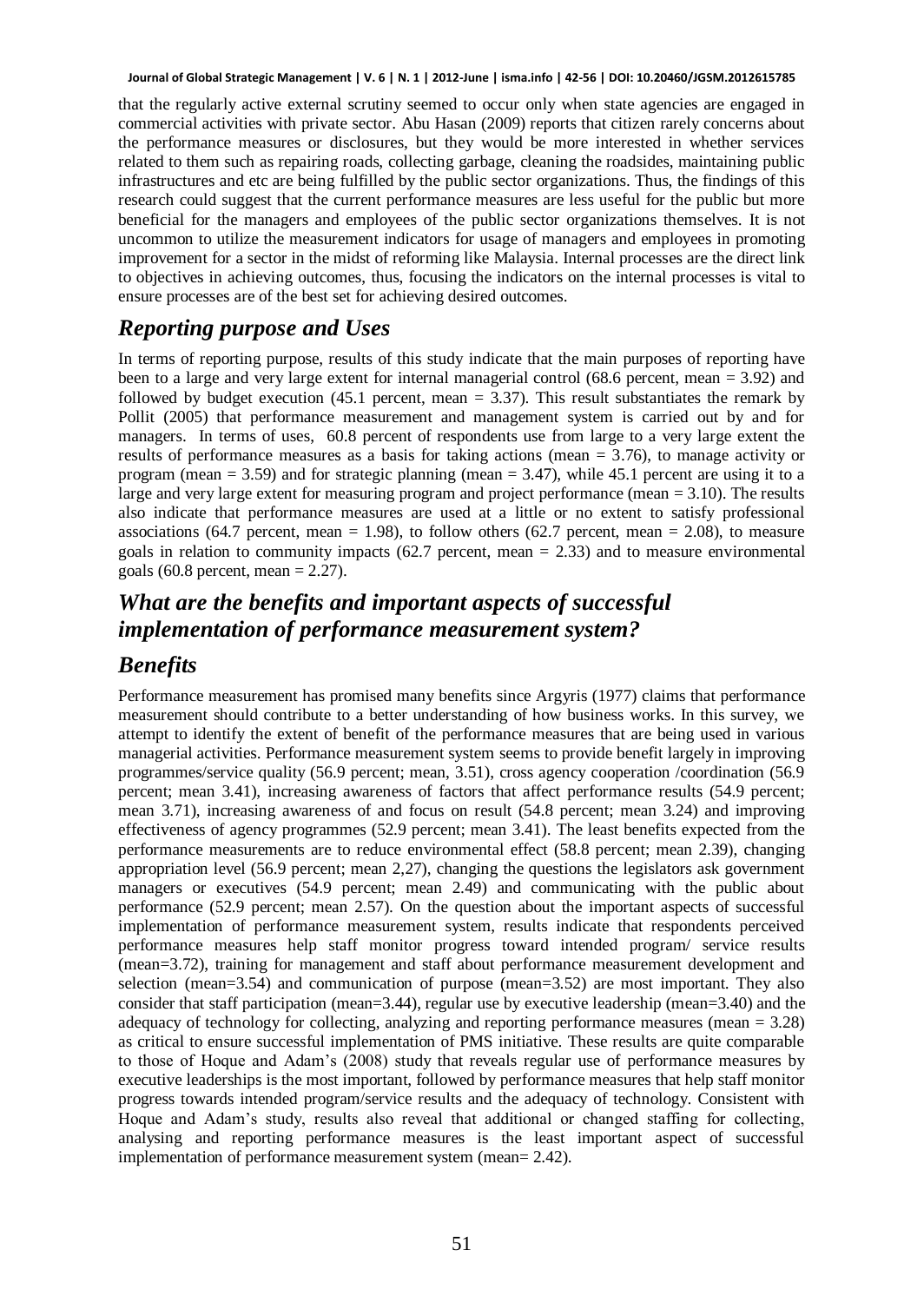### *Shortcomings*

The respondents were also asked to state their opinion on whether their current performance measurement system experiences any shortcomings or weaknesses. These shortcomings are expected to hinder the successful implementation of performance measurement system. The most obvious shortcomings of the performance measurement are that the information is to a large and very large extent, not available on time (70.6 percent; mean, 3, 84) and imprecise (68.5 percent; mean, 3.76). These results seem consistent with those found in Table 8 regarding the data recording, updating, and collection methods. The overly use of spreadsheet applications and manual data collection indicates that the level of use of IT and information system sophistication (ISS) is still low, hence results in data being not available on time and imprecise. There are 37.3 percent of respondents who say that they have to a large and very large extent too much information and that the information is easy to manipulate. The KPI results information are very crucial for the analysis activities, hence their absence and possible erroneous facts may impede or taint some critical decisions. Marr (2005) observes that even though excel has been primarily used as data collection and analysis tool, most organizations are not happy with the system. PAIB (2008) also concludes that respondents of their survey are much more satisfied with their performance measurement system if it has the capability for capturing, processing and reporting useful information on both financial and non-financial developments. Therefore, it can be concluded that the use of excel and manual data collection would result in major shortcomings as reported above.

# **CONCLUSION**

The results of the study provide insights into the design of performance measurement system and would have drawn attention to its implementation and usage in the public sector. This study attempts to provide exploratory empirical evidence on how the Malaysian public sectors design their performance measurement system by specifically looking into two aspects: strategic alignment and balanced characteristics. This study found that the public sectors have been to a moderate extent designing their performance measurement system to align to the organisational strategy. Still, the KPIs are found to be less dynamic to reflect the changes in strategy. In examining the balanced nature of performance measurement, this study reveals that there is an overall lack of balanced indicators except for indicators on financial and non-financial such as input, activity and output indicators. Other indicators are not extensively being used such as outcomes, sustainability, innovation, environmental and social responsibility indicators. As the top echelons of the civil servants are calling attention to outcomes-based evaluation of performance, this survey has established to some extent that they might not be quite ready for the push just yet. A successful adoption of performance measurement system is not just about giving the right training nor having the technology to support it; it is about holistic change which involves the people's readiness and their willingness to embrace and institutionalise a transparent and outcome oriented measurement goals and is accountable to it. The study indicates that there is a need for public sector to take into more serious consideration of the outcomes as well as socially and environmentally related measures and link all measurements up in a causal relationship manner.

The overall findings are nevertheless, subject to several limitations. As the questionnaire demands responses from senior executives in order to elicit the prevailing practice of performance measurement in public sector, this study is not able to claim with full certainty that the responses have been made by the senior executives per se. Perhaps due to higher and more critical work obligation, the task might have been delegated to a more junior officer. Other limitation includes the use of survey to capture perceived subjectivity of an issue. Use of survey will not likely be able to dig deeper into a subject matter and solicit better insights from the respondents. Perhaps, a case-study with face-to-face interviews with a number of senior civil servants at various central, federal and state level agencies coupled with a time-series performance data would reveal a much more color to the study. Given the possible impact of the performance measurement results on the management and individual's reputation, it may also be deemed as sensitive to question the strategy. It may even be construed as questioning the management's capability because the senior management has been actively involved in determining the strategy and KPIs. In addition, since the cultural dimension of management style within the Malaysian Public Sector who are coincidently, predominantly Malay, who according to Abdullah (1996) have the main work values of "preserving face", hence, it is possible that the act of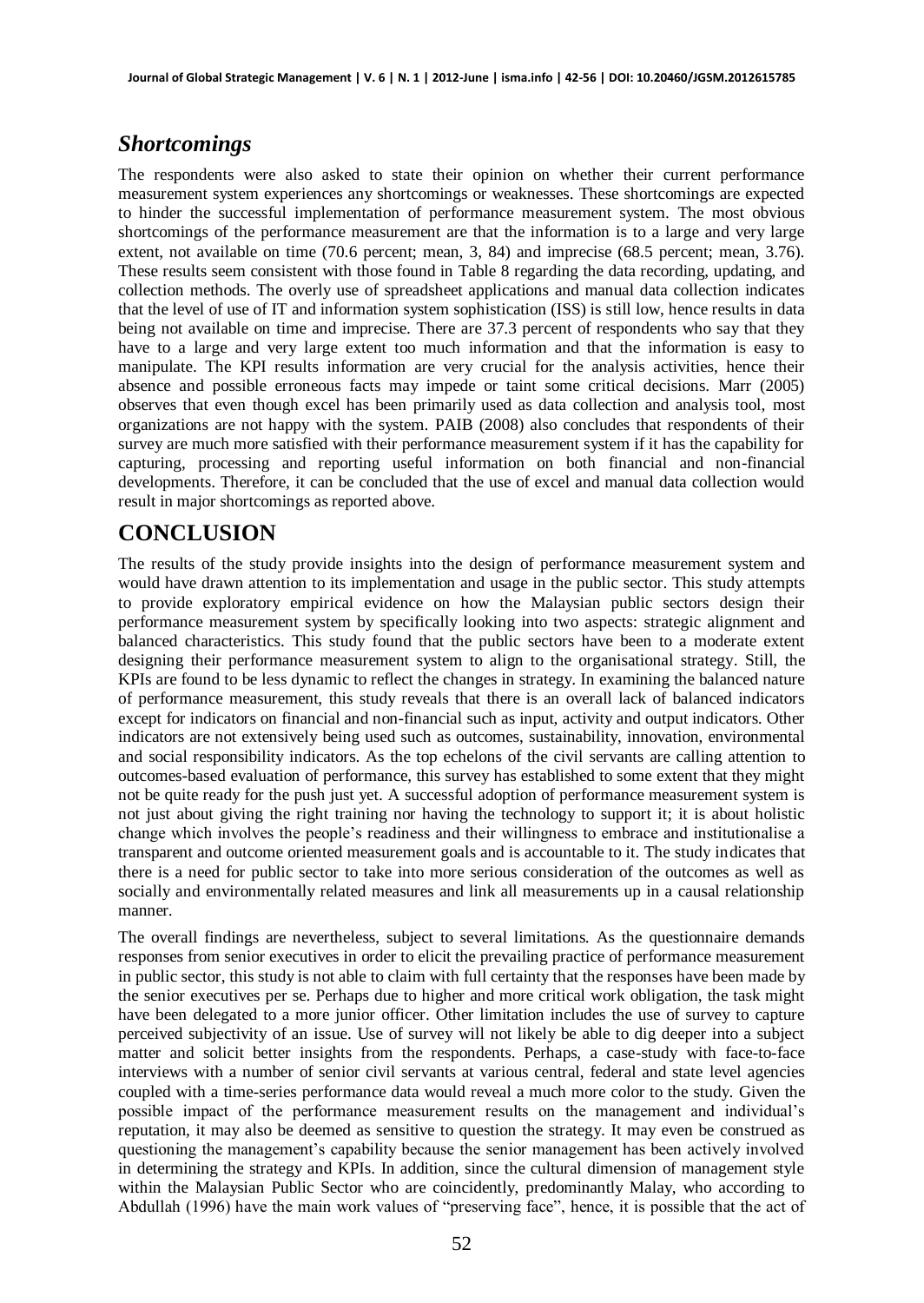questioning other people's performance would have been deemed as obtrusive which would have been avoided at all cost and blame the data integrity for the poor performance. The lack of questioning and analysis may be due to the inside-out practice of choosing performance measurement. This could potentially be detrimental to the implementation initiative as the integrity of the whole system may be questionable. As a result, everyone would be starting to lose faith and interest in the PMS and may decide to abandon the whole initiative, which in the end, would put the whole government machinery at risk.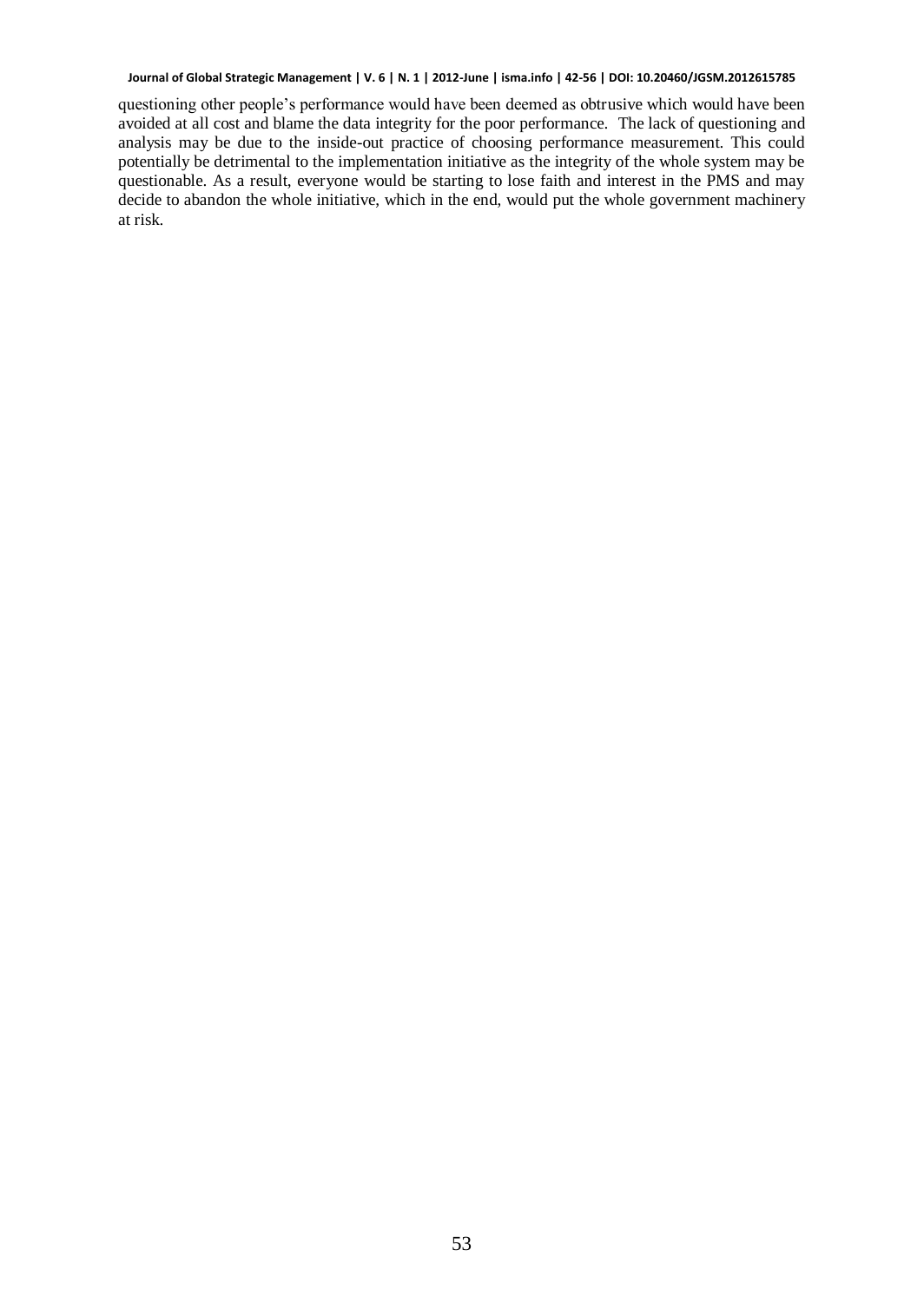# **REFERENCES**

Abdullah, R. T. (2008). Bukan Melayu Dipinggirkan? Utusan Online 25/11/2008. Available from: [http://www.utusan.com.my/utusan/info.asp?y=2008&dt=1125&pub=utusan\\_malaysia&sec=Rencana](http://www.utusan.com.my/utusan/info.asp?y=2008&dt=1125&pub=utusan_malaysia&sec=Rencana&pg=re_02.htm&arc=hive) [&pg=re\\_02.htm&arc=hive,](http://www.utusan.com.my/utusan/info.asp?y=2008&dt=1125&pub=utusan_malaysia&sec=Rencana&pg=re_02.htm&arc=hive) last accessed 30 June, 2010

Abu Hasan, H. (2009) *The Impact of External Audit and Use of Resources Assessment on Local Authorities: A Study of Yorkshire and The Humber Region of England*, PhD Thesis (Unpublished), University of Sheffield, UK

Ahmad, F. (2007). Cina, India tak minat. The Malaysian Bar. 24/12/2007,

[http://www.malaysianbar.org.my/berita/komen\\_undang\\_undang/cina\\_india\\_tak\\_minat.html](http://www.malaysianbar.org.my/berita/komen_undang_undang/cina_india_tak_minat.html) , last accessed 30 June, 2010

Anand, M., Sahay, B. S., & Saha, S. (2005, Apr & Jun). Balanced Score Card in Indian Companies. *VIkalpa,* pp. 11-25

Atkinson, A. A., Waterhouse, J. H. and Wells, R. B. (1997). "A stakeholder approach to strategic performance measurement." Sloan Management Review Spring: 25-37.

Bertok, J., Hall, J., Kraan, D.-J., Malinska, J., Manning, N., & Matthews, E. (2006). Issues in outcome measurement for 'Government at a glance'. OECD project on Management in Government Technical Paper 3. Paris: OECD.

Carter, N. (1991) "Learning to measure performance: the use of indicators in organizations", *Public Administration*, Vol. 69(1), pp. 85-101

Chan, Y. L. (2002). "The benefits of balance: the balanced scorecard is not yet embraced by Canadian municipal governments, but it could be exactly what they need", *CMA Management,* December.

Classe, A. (1999). "Performance anxiety". Accountancy, Vol. 123 (1267), pp. 56-58

Dixon, John et al. (1996). "The commercialization of the Australian public service and the accountability of government: A question of boundaries", *The International Journal of Public Sector Management,* Bradford, Vol. 9(5/6), p.23

Dixon, John et al. (1998). "Managerialism – something old, something borrowed, little new Economic prescription versus effective organisational change in public agencies", *The International Journal of Public Sector Management,* Vol.11(2/3), p.164

Dixit, A. (2002) 'Incentives and Organizations in the Public Sector: An Interpretive Review', Journal of Human Resources, Vol. 37 (4), pp. 696-727

Eccles, R. G. (1991) The Performance Measurement Manifesto. *Harvard Business Review,* 69(1), pp. 131-137*.* 

Flynn, N. (1993) *Public Sector Management*, Biddles Ltd, UK

Herzlinger, E. R. (2000), Businessline, Chennai: Jul. 13, p.1

Ho, S. K. and Chan, Y. L. (2002), "Performance measurement and the implementation of balanced scorecards in municipal governments", *The Journal of Government Financial Management*, Alexandria: Winter, Vol. 51(4), p. 8.

Hoque, Z. and Adams, C. (2008). Measuring public sector performance. A study of government departments in Australia. Publication pending in 2009. Available from: [http://www.cpaaustralia.com.au/cps/rde/xbcr/SID-3F57FECB-](http://www.cpaaustralia.com.au/cps/rde/xbcr/SID-3F57FECB-C5784B9E/cpa/measuring_public_sector_performance_200808.PDF)[C5784B9E/cpa/measuring\\_public\\_sector\\_performance\\_200808.PDF](http://www.cpaaustralia.com.au/cps/rde/xbcr/SID-3F57FECB-C5784B9E/cpa/measuring_public_sector_performance_200808.PDF), last accessed 30 June, 2010

Henri, J. F. (2004). Performance Measurement And Organisational Effectiveness: Bridging The Gap. *Managerial Finance* Vol. 30(6), pp. 93-123.

Jusoh, R., Ibrahim, D. N. and Zainuddin, Y (2006). Assessing the alignment between business strategy and use of multiple performance measures using interaction approach. *The Business Review. Cambridge,* Vol 5 (1), pp 51-60.

Jusoh, R., Ibrahim, D. N. and Zainuddin, Y. (2008). "The performance consequence of multiple performance measures usage: Evidence from the Malaysian manufacturers. *International Journal of Productivity and Performance Management,* Vol. 57(2), pp. 119-136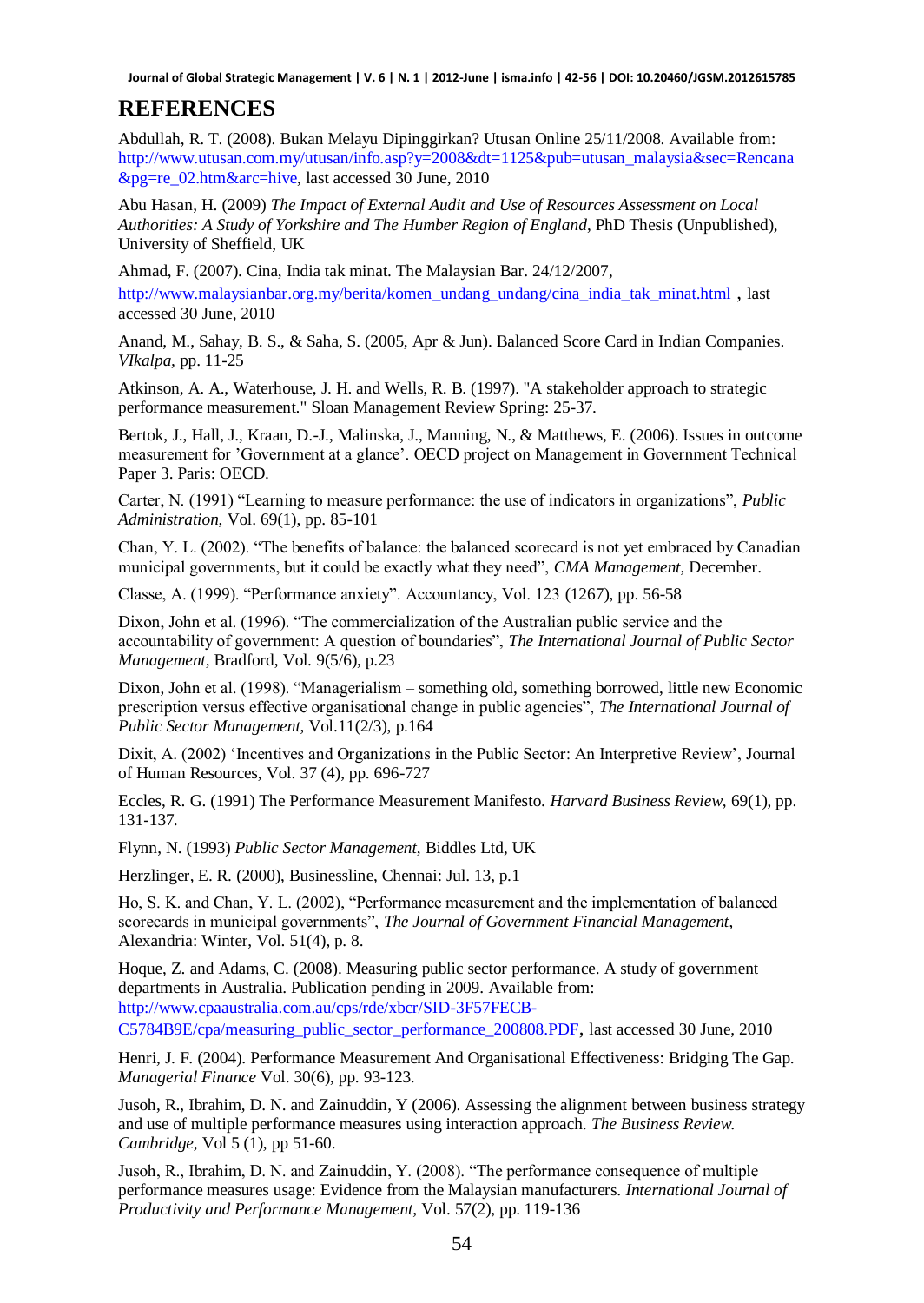Jusoh, R. and Parnell, J. (2008). Competitive strategy and performance measurement in the Malaysian context: An exploratory study, *Management Decision*, Vol. 46(1), pp. 5-31

Ittner, C. D. and D. F. Larcker (1998a). "Are nonfinancial measures leading indicators of financial performance? An analysis of customer satisfaction." *Journal of Accounting Research,* Vol. 36(Supplement), pp. 1-35.

Ittner, C. D. and D. F. Larcker (2001). "Assessing empirical research in managerial accounting: a value-based management perspective." *Journal of Accounting and Economics,* Vol, 32, pp. 349-410

Kald, M. and Nilsson, F. (1999). Performance measurement at Nordic companies. *European Management Journal*, Vol. 18(1), pp. 113-127

Kaplan, R. S. and D. P. Norton (1992). "The balanced scorecard - Measures that drive performance." *Harvard Business Review,* January-February, pp. 71-79

Kaplan, R. and D. Norton. (1996). *The Balanced Scorecard: Translating Strategy into Action*. Harvard Business School Press, Boston, MA.

Mackay, Keith (2007). *How to build M&E systems to support better government*, The International Bank for Reconstruction and Development / The World Bank. Available from: <http://www.worldbank.org/ieg>, last accessed 30 June, 2010

Marr, B. (2005). Business performance measurement: an overview of the current state of use in the USA. *Measuring Business Excellence*. 2005. Vol. 9, No. 3. pp 56-62

Nanni, A. J., R. Dixon and T. E. Vollmann (1992). "Integrated performance measurement: management accounting to support the new manufacturing realities." *Journal of Management Accounting Research,*Vol. 4 (Fall), pp. 1-19

Niven, P.R. (2002). *Balanced Scorecard Step-By-Step*. John Wiley & Sons, Inc., New York

Niven, P. R. (2003). *Balanced Scorecard Step-By-Step for Government and Non-profit Agencies*, 2nd Edition, John Wiley & Sons, New York

OECD (1993) *Public Management Developments: Survey 1993*, OECD, Paris

Osbourne, D. and Gaebler, T. (1992) *Reinventing Government*, Lexington, MA, Addison-Wesley

Osborne, D. and Gaebler, T. (1993) *Reinventing Government: How the Entrepreneurial Spirit is Transforming the Public Sector.* New York: Penguin

Othman, Rozhan et al. (2004) *A Case Study Of Balanced Scorecard Implementation: The Hidden Problems*. Available from:

http://faculty.kfupm.edu.sa/coe/sadiq/proceedings/SCAC2004/40.ASC017.EN.Othman.A percent20Case percent20Study percent20of percent20Balance percent20Scorecard percent20Im percent20\_1\_.pdf, last accessed 30 June, 2010

Pollit, Christopher (2005). Performance management in practice: A comparative study of executive agencies. *Journal of Public Administration Research and Theory*. Vol. 16, pp. 25-44

Prime Minister's Office (2009). "*Senarai anggota pentadbiran kerajaan persekutuan*". Available from[: www.pmo.gov.my](http://www.pmo.gov.my/) , last accessed 30 June, 2010

Quade, E. S. (1980). *Pitfalls in formulation and modelling. G. Majone, & E. S. Quade Pitfalls of analysis*. Chichester: John Wiley & Sons, pp. 23-43

Randor, Zoe and Lovell, Bill (2003), "Defining, Justifying and Implementing the Balanced Scorecard in the National Health Service", *International Journal of Medical Marketing*, London, June, Vol. 3, lss. 3, p.174.

Rigby, D. (2003). Management tools survey: Usage as companies strive to make headway in tough times. *Strategy & Leadership*, 31 (5), pp. 4-11

Sharman, P. and Kavan, C.B. (1999). Software is not the solution: software selection's effect on implementing the balanced scorecard. *Journal of Strategic Performance Management*. February/March, pp. 7-15

Spathis, Charalambos and Constantinides, Sylvia (2003). The usefulness of ERP systems for effective management, *Journal of Industrial Management and Data System,* Vol 103(9), pp 677-685